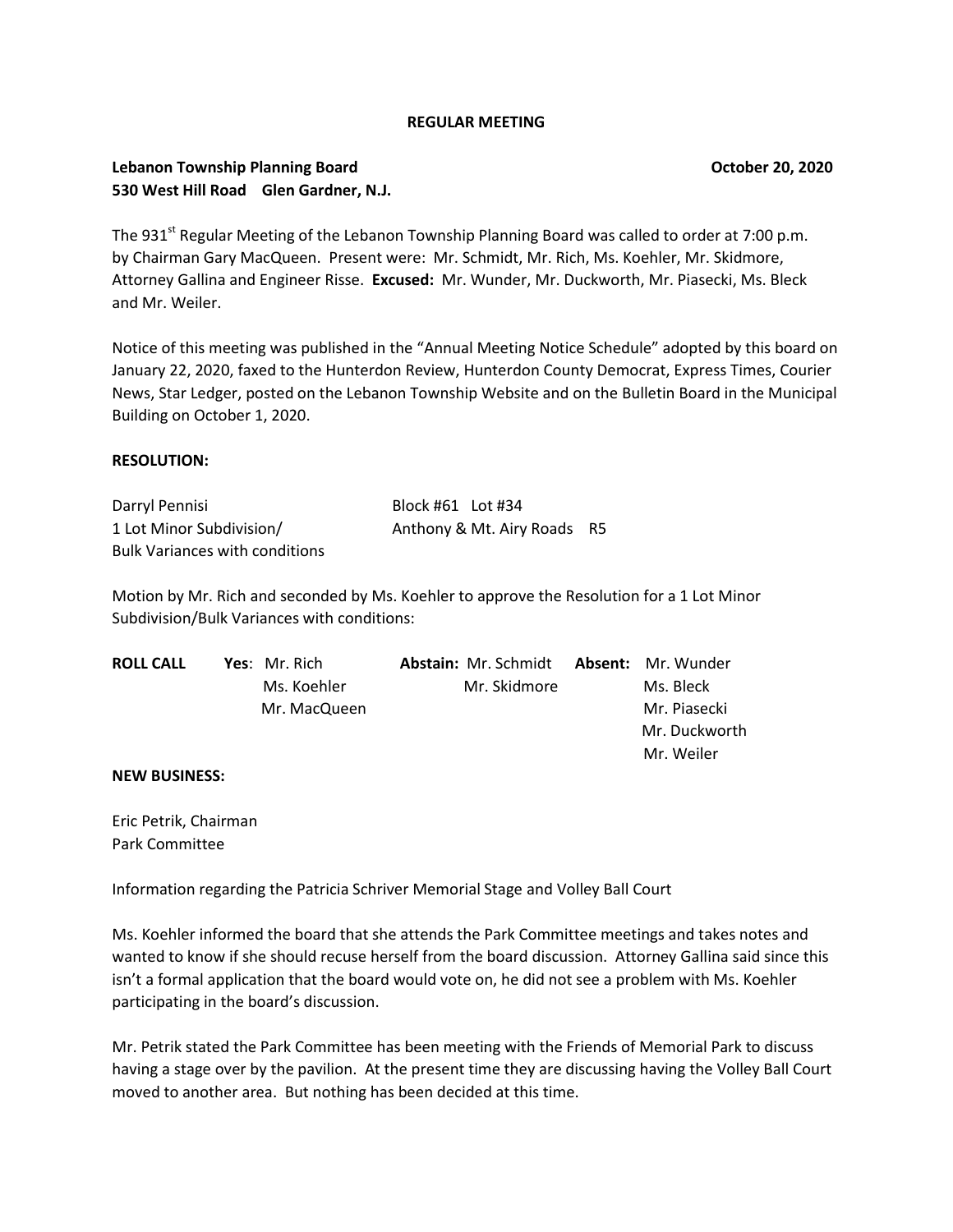## **Lebanon Township Planning Board October 20, 2020 Page 2**

Chairman MacQueen asked Engineer Risse for his input. Engineer Risse said about a year ago they started the discussion on having a Memorial Stage in memory of Pat Schriver. It would be up by the pavilion where the Volley Ball Courts use to be. Engineer Risse said that Architect Ezio Columbro sent a stretch of the Stage and plans of where everything would be. The Stage will be 960 square feet 30' x 32' it will have a shed type roof on it. The Volley Ball Courts are 79'5 x 49.5' total also the Sandbox will be relocated over near the bathroom building. Engineer Risse said the area of disturbance is less the 1/2 area. A Soil & Sediment plan was submitted to the Hunterdon County Soil Conservation District. When open to the board for questions, Mr. Schmidt asked the cost and Mr. Petrik said about \$100,000.00. It was noted that the cost is a lot and that the Park Committee will be looking for donations and hopes of getting a grant.

The board continued their discussion with Mr. Petrik. Mr. Petrik informed the board that they have several volunteers who have offered to do a lot of the work which will save the Park Committee a lot of money. Chairman MacQueen stated that having the Memorial Stage in Pat's honor will be a great addition to the Park. It was noted that this project doesn't interfere with the Highlands Rules. Chairman MacQueen thanked Mr. Petrik for coming in to discuss their plans with the board.

### **Next under New Business: The amended Township Checklist, Highlands Checklist, Application Fee and Escrow requirements.**

Engineer Risse said from the board's last meeting in August we discussed the Highlands Ordinance which was adopted several years ago. Within the ordinance it requires the Township to develop a Highlands Checklist. Engineer Risse said there are 3 parts which are the Board's checklist, Highlands Checklist and the Highlands Application Fee and Escrow. Engineer Risse referred to Part 1, Item #25 a & b in the Township Checklist now refers to the Highlands. Part 2 is the new Highlands Checklist and Part 3 is the Fee and Escrow requirements. Engineer Risse said this will now have us in compliance with our Highlands Ordinance. Engineer Risse noted that in all our Resolutions for both boards one of the conditions is compliance with Highlands's regulations. At the conclusion of the board's discussion, motion by Mr. Schmidt and seconded by Ms. Koehler to approve the amended checklist, new Highlands Checklist and the Highlands Fee Schedule and Escrow. This will be sent to the Township Committee for introduction and then a public hearing.

**ROLL CALL Yes**: Mr. MacQueen Ms. Koehler **Absent**: Mr. Wunder Mr. Schmidt Mr. Skidmore Mr. Duckworth Mr. Rich Mr. Piasecki

 Ms. Bleck Mr. Weiler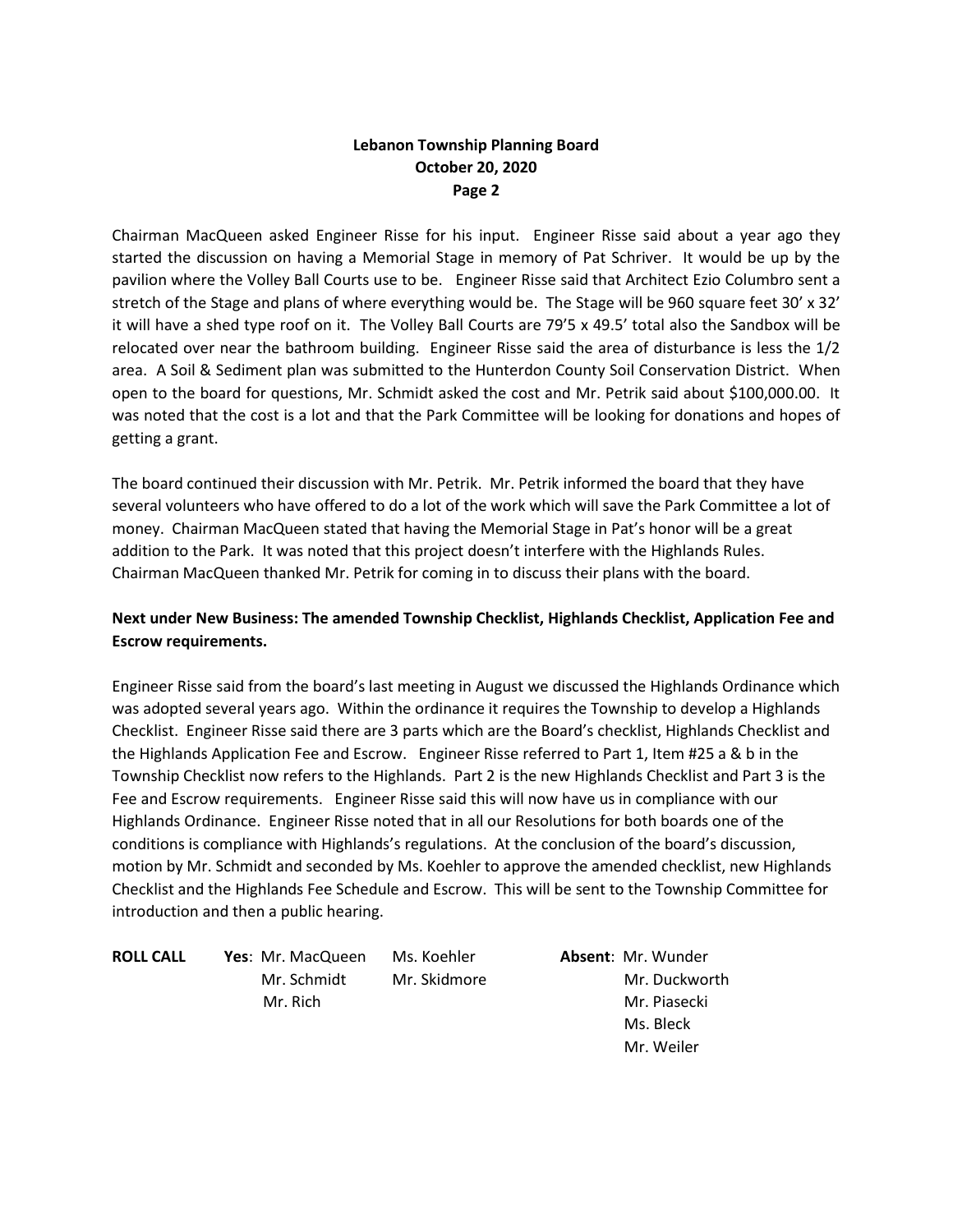## **Lebanon Township Planning Board October 20, 2020 Page 3**

### **ITEMS FOR DISCUSSION:**

a. Retirement letter from Engineer Steve Risse.

Chairman MacQueen said it has been a real pleasure working with Steve all these years and all the compliments that have been received expressing how easy and a pleasure Steve is to work with. Engineer Risse said he has been the Township Engineer since 1997, with the Planning Board in 1999 and 2004 with the Board of Adjustment. Engineer Risse informed the board that Casey has been with Bayer/Risse for two years and has worked with Warren on some projects. Chairman MacQueen said that our Road Supervisor Warren Gabriel she very workable. Chairman MacQueen as for a motion to except Steve's retirement letter with regret. Motion by Mr. Schmidt and seconded by Ms. Koehler to accept the letter of retirement with regret. Unanimously approved.

### **PRESENTATION OF BILLS:**

Mr. Skidmore said that all the bills are in order. Motion by Mr. Skidmore and seconded by Mr. Schmidt to approve the bills as presented. Unanimously approved.

### **CORRESPONDENCE:**

a. Eastern Materials/Glen Gardner Quarry

They will be doing road reconstruction on Route 78 up in the Jutland area. Eastern Materials will need to get Site Plan/Variance Approval with the Glen Gardner Land Use Board. They are coming in to the Glen Gardner Land Use Board for completeness on November  $10^{th}$ . When they have the Public Hearing Ms. Koehler said she and Brian Wunder will be attending the hearing on behalf of the Township Committee. The board discussed this issue at length.

Being no further business to come before the board, nor comments from the public, the meeting was adjourned at 8:05 p.m. Unanimously approved.

#### **CHAIRMAN GARY MACQUEEN**

\_\_\_\_\_\_\_\_\_\_\_\_\_\_\_\_\_\_\_\_\_\_\_\_\_\_\_\_\_\_\_\_\_\_\_\_\_\_\_\_\_\_\_\_\_\_

\_\_\_\_\_\_\_\_\_\_\_\_\_\_\_\_\_\_\_\_\_\_\_\_\_\_\_\_\_\_\_\_\_\_\_\_\_\_\_ **GAIL W. GLASHOFF, PLANNING BOARD CLERK**

**\_\_\_\_\_\_\_\_\_\_\_\_\_\_\_\_\_\_\_\_\_\_\_\_\_\_\_\_\_\_\_\_\_\_\_\_\_\_**